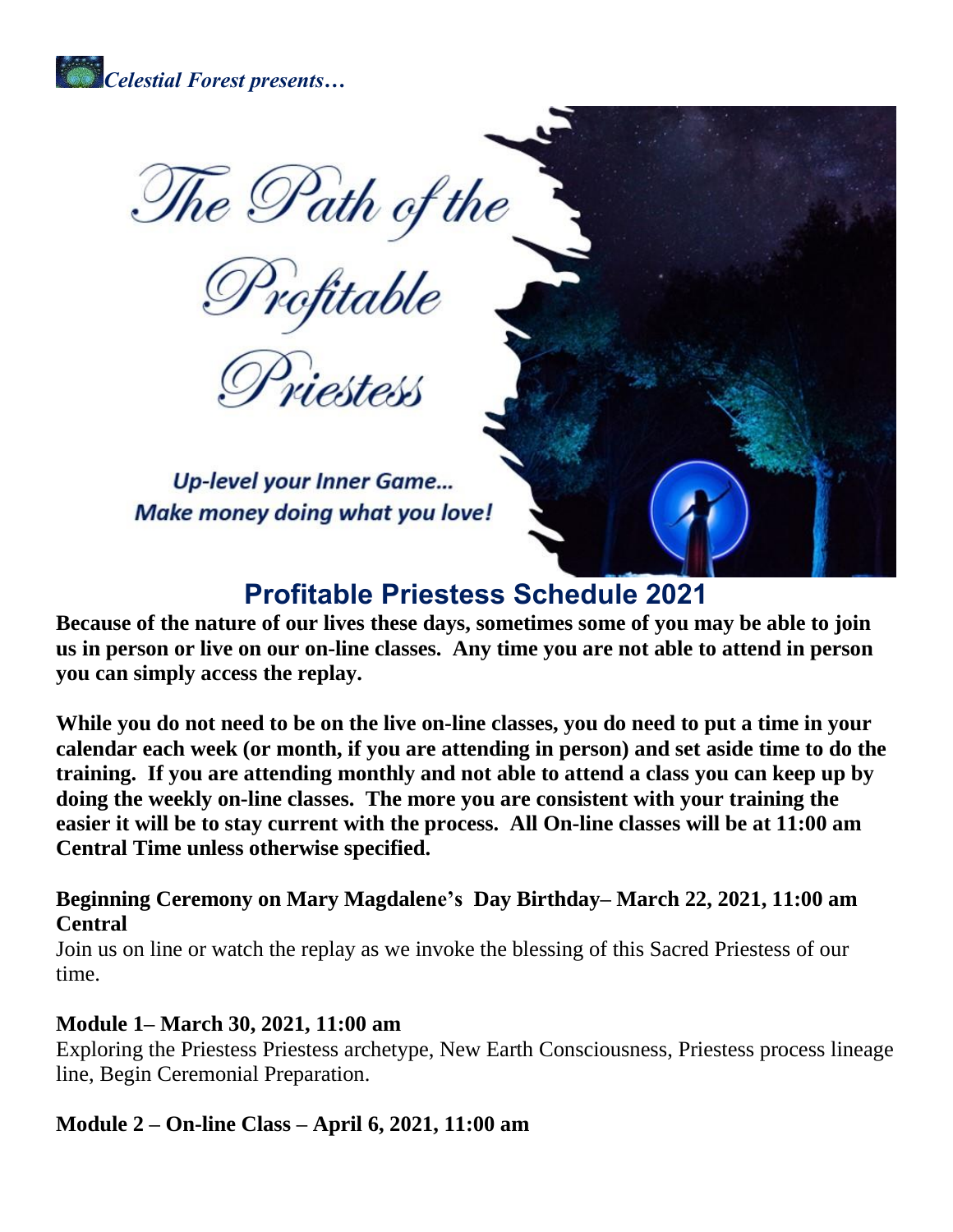Learn about living ceremony. Creating a clear intention for the process, Preparation for Initiation Ceremony, Activating your divine Blueprint

### **Module 3 – April 13, 2021, 11:00 am**

Understanding the alchemical transformational process. Learning to identify and clear pieces that arise during the process and clearing the Priestess Archetype Meditation.

### **Module 4 – April 20, 2021, 11:00 am**

On-line Initiation Ceremony

# **Module 5 – April 27, 2021, 11:00 am**

Elemental Forces of Creation Wisdom, the Unified Field of Creation, and Activate your Inner Oracle. Introduce the Manifestation Matrix

#### **Module 6 – May 4, 2021, 11:00 am**

Priestess Connection to the core of alchemy and creation with the Elemental Forces. The priestess elemental of Spirit and the Temple of the Living Earth.

# **Expressing Your Purpose (CCT Bonus!) – May 7-8, 2021**

#### **Module 7 – May 11, 2021, 11:00 am**

Priestess Connection to the core of alchemy and creation with the Elemental Forces. The priestess elemental power of Earth.

# **Module 8 – May 18, 2021, 11:00 am**

Priestess Connection to the core of alchemy and creation with the Elemental Forces. The priestess elemental power of Water.

# **Module 9 – May 25, 2021, 11:00 am**

Priestess Connection to the core of alchemy and creation with the Elemental Forces. The priestess elemental power of Air.

# **Module 10 – June 1, 2021, 11:00 am**

Priestess Connection to the core of alchemy and creation with the Elemental Forces. The priestess elemental power of Fire.

# **INTEGRATION WEEK – June 8, 2021**

**Module 11 –June 15, 2021, 11:00 am** Meet Your Creation Team Part 1

# **Module 12 –June 22, 2021, 11:00 am**

Meet Your Creation Team Part 2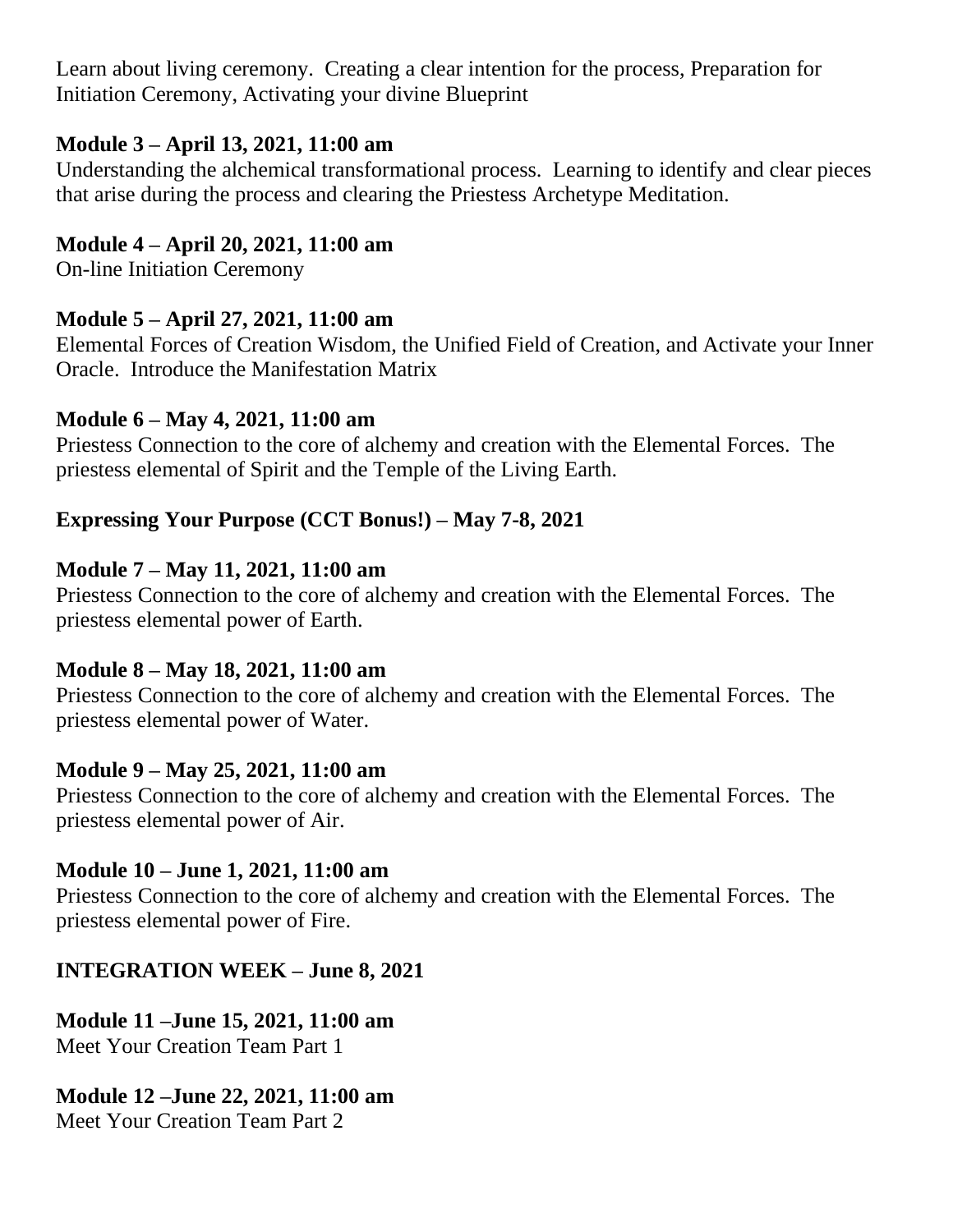**Module 13 –June 29, 2021, 11:00 am**

Meet Your Creation Team Part 3

**Module 14 –July 6, 2021, 11:00 am** Deep Diving into the Manifestation Matrix

**Module 15 –July 13, 2021, 11:00 am** Deep Diving into the Manifestation Matrix

**Module 16 –July 20, 2021, 11:00 am** Deep Diving into the Manifestation Matrix

**Module 17 –July 27, 2021, 11:00 am** Feminine and Masculine Principles Alchemically Unite in Co-Creation

**Module 18 –August 3, 2021, 11:00 am** The Divine Feminine Yin and Yang.

# **INTEGRATION WEEKS – August 10 & 17, 2021**

# **Module 19 –August 24, 2021, 11:00 am**

The Divine Masculine Yin and Yang.

# **Module 20 –August 31, 2021, 11:00 am**

Inner Sacred Marriage Ceremony Planning: Uniting your inner feminine and inner masculine in co-creation. Integration Collage Art Project

#### **Module 21 – September 7, 2021, 11:00 am**

Planning and Goal Setting

# **INTEGRATION WEEK – September 14, 2021**

# **Module 22 – September 21, 2021, 11:00 am**

What am I supposed to be doing? Money Making Activities

# **Module 23 – September 28, 2021, 11:00 am**

Honoring and weaving the threads of Your Work Life Journey

# **Module 24 – October 5, 2021, 11:00 am**

Completion of Your Work Story and Preparation for ceremonial Story Sharing

# **Week of October 12 – Finish Spiritual Story in Preparation for Ceremonial Sharing**

**Module 25-On-Line Story Sharing Ceremony – October 19, 2021, 11:00 am**